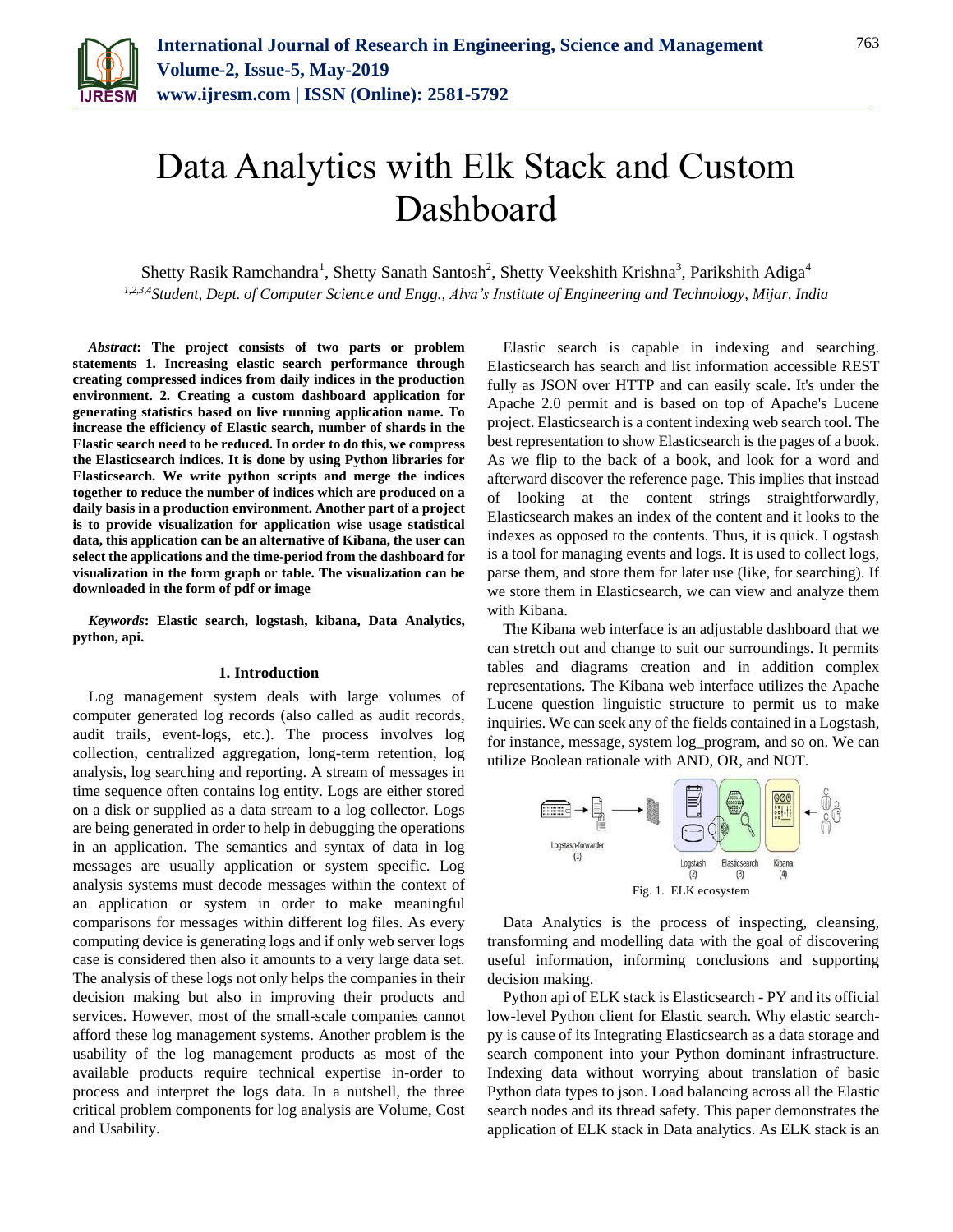

open source technology, thus it doesn't involve paying high licensing fees.

# **2. Related work**

Various development works has been going on since the last decade to build log analytics systems. Artyom [1] did a comprehensive analysis on popular open source log management tools such as Graylog2, ELK, and ELSA. His study was based on performance testing, which showed ELSA was fastest and was able to handle 14000 logs per second but ELK secured impact on usability factor. Christopher [2] in his blog analyzed Yahoo's historical stock data [3] using ELK stack and build the dashboard showing the volume of stocks, if Average high and Average low. Aarvik [4] build a real time data analytics tool and tested logs of his Debian Operating system.

Tanmay [5] integrated apache log data with GeoCity [6] data, which transforms IP address into exact locations with attributes like longitude, altitude, city, state and country. William [7] in his blog post used Docker [8] container and deployed ELK stack in order to monitor infrastructure.

Jettro [9] In his project post scanned directory structure of jpg files and extracted meta data from images, utilizing the ELK stack he build a dashboard which shows details about aperture, focal length and iso. Bogdan [10] build a video card monitoring solution using ELK stack to have the information about the performance when gaming. In a real python [11] blog a real time twitter sentiment analysis dashboard utilizing Elasticsearch and Kibana was built.

Below Table 1 shows a comparative study of GrayLog2, ELK and ELSA.

| Table 1                    |  |  |
|----------------------------|--|--|
| $m$ iam af Casulas $2\,$ E |  |  |

| Name:                                             | Gravlog2                                                                                                   | <b>ELK</b>                                                                                             | <b>ELSA</b>                              |
|---------------------------------------------------|------------------------------------------------------------------------------------------------------------|--------------------------------------------------------------------------------------------------------|------------------------------------------|
| Language                                          | Java, Java Script, Ruby                                                                                    | Java, Java Script, Ruby                                                                                | C. Perl                                  |
| <b>Protocols</b>                                  | BSD & IETF syslog, GELF.<br>GELF via http. AMOP                                                            | <b>BSD &amp; IETF</b> syslog.<br>AMOP. XMPP                                                            | <b>BSD &amp; IETF</b> syslog             |
| <b>Transport</b>                                  | TCP, UDP                                                                                                   | TCP, UDP                                                                                               | TCP. UDP                                 |
| Log shipper                                       | Graylog2                                                                                                   | Logstash,                                                                                              | Syslog-ng                                |
| Log parser                                        | syslog4i                                                                                                   | grok, json, syslog4j 28<br>filters                                                                     | perl, Pattern DB                         |
| Storage                                           | Elasticsearch, MongoDB                                                                                     | Elasticsearch                                                                                          | <b>MySOL</b>                             |
| Indexing                                          | Elasticsearch                                                                                              | Elasticsearch                                                                                          | Sphinx search                            |
| License                                           | <b>GNU GPLv3</b>                                                                                           | Apache 2.0                                                                                             | <b>GNU GPL v2</b>                        |
| <b>Documentation</b>                              | Good: platform independent<br>instructions, official examples<br>for Debian, unofficial for<br><b>RHEL</b> | Good: platform<br>independent<br>instructions, official<br>examples for Debian.<br>unofficial for RHEL | Excellent                                |
| Authentication                                    | Local LDAP                                                                                                 | Needs external<br>authentication e.g. with<br>passenger module in<br>Apache or Ngnix                   | none, local or LDAP                      |
| <b>Authorization</b>                              | Local, LDAP                                                                                                | Under development.<br>passenger can be used                                                            | Account or group<br>based, local or LDAP |
| Performance on<br>modest hardware<br>suitable for | Small and medium sized<br>business                                                                         | Medium sized business<br>and enterprise                                                                | Enterprise                               |
| Log lines /second<br>announced                    | thousands per second                                                                                       | thousands per second                                                                                   | tens of thousands per<br>second          |
| Log lines /second<br>tested                       | 1428.6                                                                                                     | 5681.82                                                                                                | 14285,7                                  |
| <b>Saved Searches</b>                             | Streams                                                                                                    | Yes                                                                                                    | Yes                                      |
| <b>Controlled Services</b>                        | Toronto il provincia compressione                                                                          | America Formance accordio                                                                              | Constantinopelli                         |

## **3. Methods and methodologies**

- *A. ELK Stack Working Overview*
	- *Step 1:* Access logs Apache access logs having the customized log formats.
	- *Step 2:* Filebeat Read Apache log lines from client servers and send them to Web Analytics Server
	- *Step 3:* Logstash Parses the log lines send by File

beat, processes it to the corresponding fields and pushes data to elastic search

 *Step 4:* Kibana – Displays in different formats (charts, maps etc.) the search results from elastic search database



In this study centralized ELK server was set up and File beat is used to send the logs to the ELK server.

- *File beat:* It is a lightweight shipper for forwarding and centralizing log data. Installed as an agent on your servers, File beat monitors the log files or locations that you specify, collects log events, and forwards them to either to Elasticsearch or Logstash for indexing.
- *Logstash:* Its is an open source data collection engine with real- time pipelining capabilities. Logstash can dynamically unify data from disparate sources and normalize the data into destinations of your choice. Cleanse and democratize all your data for diverse advanced downstream analytics and visualization use cases. While Logstash originally drove innovation in log collection, its capabilities extend well beyond that use case. Any type of event can be enriched and transformed with a broad array of input, filter, and output plugins, with many native codecs further simplifying the ingestion process. Logstash accelerates your insights by harnessing a greater volume and variety of data.
- *Elastic search:* Its is a search engine based on the Lucene library. It provides distributed, multitenantcapable full-text search engine with an HTTP web interface and schema-free JSON documents. Elasticsearch is developed in Java. Elasticsearch divides indexes in physical spaces called shards. They allow you to easily split the data between hosts, but there's a drawback as the number of shards is defined at index creation.
- *Kibana:* It is an open source analytics and visualization platform designed to work with Elasticsearch. You use Kibana to search, view, and interact with data stored in Elasticsearch indices. You can easily perform advanced data analysis and visualize your data in a variety of charts, tables, and maps.

#### **4. Experimental set up**

For the purpose of this study - Elasticsearch -1.6.0, Logstash-